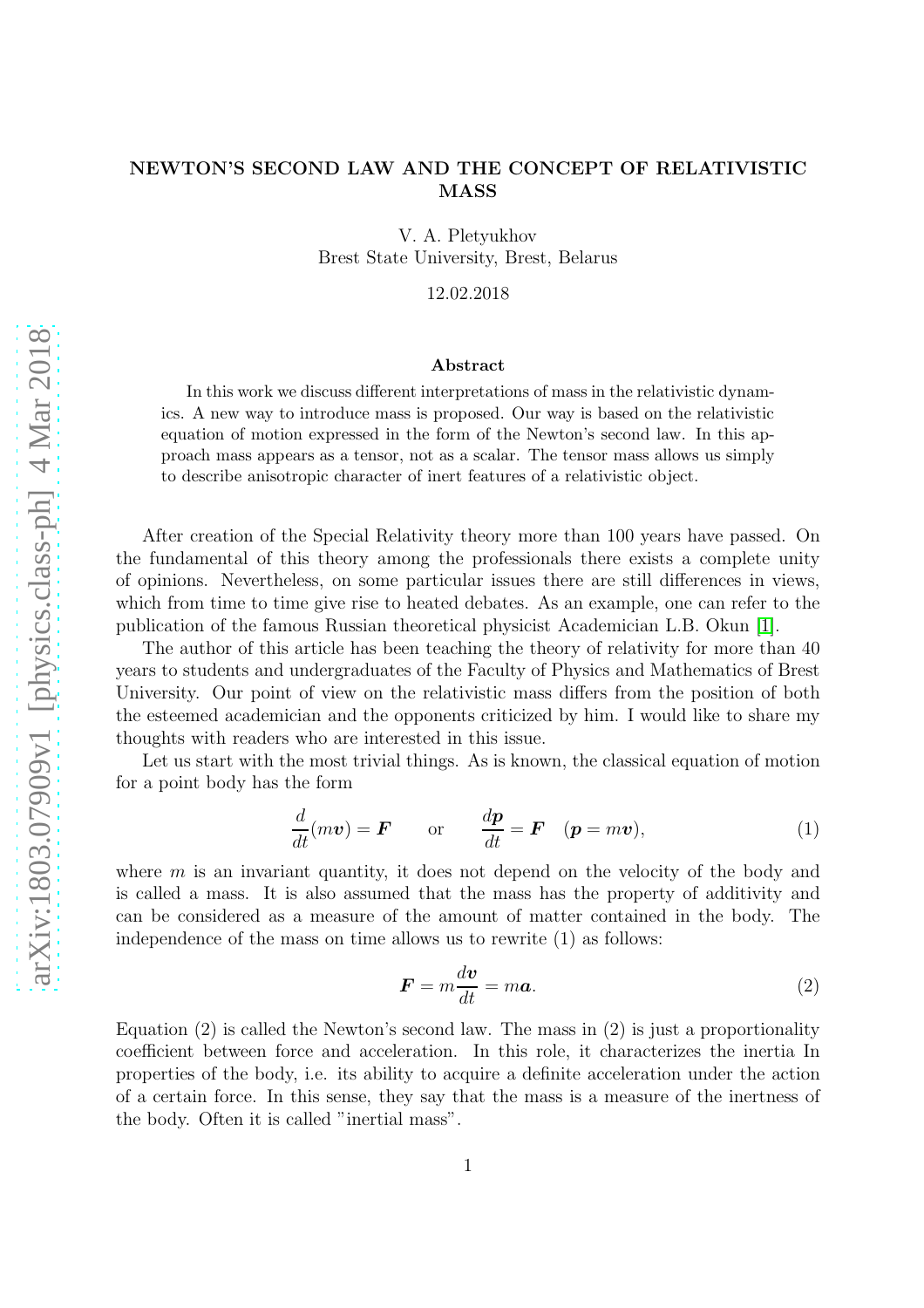Thus, the mass in classical mechanics exhibits three main characteristics: invariance, additivity, and measure of inertia. They are its "visiting card" in the theory. Here they peacefully coexist, complementing each other.

The situation is different in relativistic dynamics. The three-dimensional relativistic equation of motion has the form

$$
\frac{d}{dt}\left(\frac{m\boldsymbol{v}}{\sqrt{1-\beta^2}}\right) = \boldsymbol{F}.\tag{3}
$$

Or, if we introduce the quantity

$$
M = \frac{m}{\sqrt{1 - \beta^2}}\tag{4}
$$

and the relativistic momentum

$$
p = \frac{mv}{\sqrt{1 - \beta^2}} = Mv,
$$
\n(5)

we can write  $(3)$  in a form analogous to  $(1)$ :

$$
\frac{d}{dt}(Mv) = \boldsymbol{F}, \qquad \frac{d\boldsymbol{p}}{dt} = \boldsymbol{F}.
$$
\n(6)

The invariant quantity m in equation (3) can no longer be regarded as a measure of inertia. Proceeding from this, some of physicists (see, for example, [\[2\]](#page-9-1)) believe that the role of mass in relativistic dynamics is performed by the quantity (4), which replaces the classical mass in the relativistic equation of motion. However, it is obvious that the quantity M also is not a measure of inertia, since in the general case  $\mathbf{F} \neq M\mathbf{a}$ .

The question arises whether it is correct to speak about the existence in the relativistic dynamics of a quantity that can claim to be a measure of inertia in the above formulated sense. To answer this question, we will to elucidate the question – whether equation (3) can be represented in a form analogous to Newton's second law. To do this, let us consider the derivative term in the left-hand side of equation (3):

$$
\frac{d}{dt}\left(\frac{mv}{\sqrt{1-\beta^2}}\right) = \frac{m}{\sqrt{1-\beta^2}}\frac{d\mathbf{v}}{dt} + \frac{m\mathbf{v}\left(\mathbf{v}, \frac{d\mathbf{v}}{dt}\right)}{c^2\left(1-\beta^2\right)^{3/2}} =
$$
\n
$$
= \frac{m}{\sqrt{1-\beta^2}}\left(1 + \frac{\mathbf{v}\cdot\mathbf{v}}{c^2\left(1-\beta^2\right)}\right)\mathbf{a} = \frac{m}{\sqrt{1-\beta^2}}\left(1 + \frac{\beta\cdot\beta}{1-\beta^2}\right)\mathbf{a}.
$$
\n(7)

Here  $\beta = \frac{v}{c}$  $\frac{\partial v}{\partial c}$ ,  $(v, \frac{dv}{dt}) = (v, a)$  is a scalar product of vectors;  $v \cdot v$ ,  $\beta \cdot \beta$  is a diad product of vectors. If we represent the vectors  $\bf{F}$  and  $\bf{a}$  in the form of columns

$$
\boldsymbol{F} = \begin{pmatrix} F_1 \\ F_2 \\ F_3 \end{pmatrix}, \qquad \boldsymbol{a} = \begin{pmatrix} a_1 \\ a_2 \\ a_3 \end{pmatrix}, \tag{8}
$$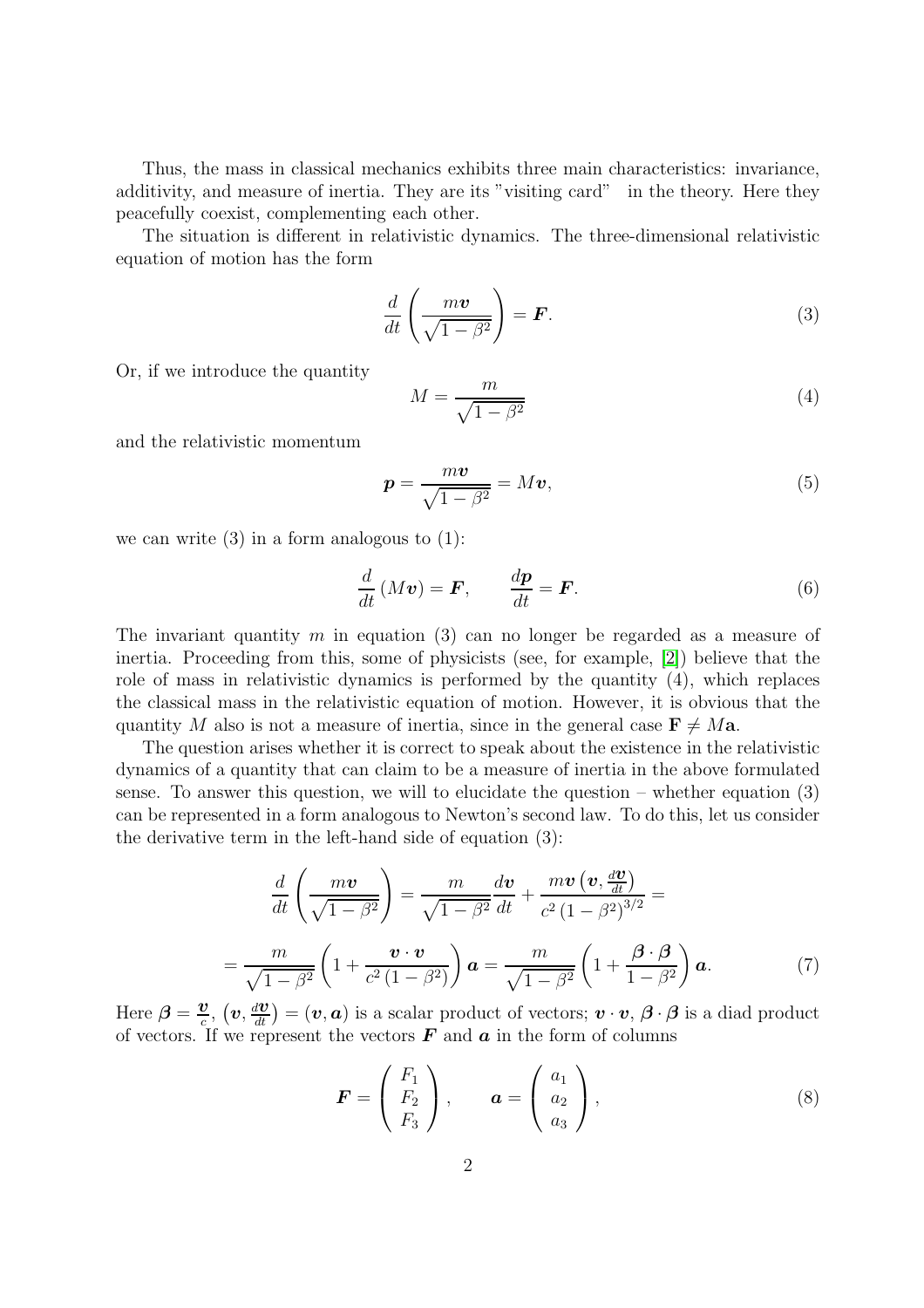then the diad  $\beta \cdot \beta$  represents a matrix

$$
\boldsymbol{\beta} \cdot \boldsymbol{\beta} = \begin{pmatrix} \beta_1^2 & \beta_1 \beta_2 & \beta_1 \beta_3 \\ \beta_2 \beta_1 & \beta_2^2 & \beta_2 \beta_3 \\ \beta_3 \beta_1 & \beta_3 \beta_2 & \beta_3^2 \end{pmatrix} . \tag{9}
$$

In the transformations (7), the dyad property is used:  $(\mathbf{a} \cdot \mathbf{b})\mathbf{c} = \mathbf{a}(\mathbf{b}, \mathbf{c})$ .

With (7) in mind, eq. (3) reads

$$
\boldsymbol{F} = \mu \boldsymbol{a},\tag{10}
$$

where **F** and **a** stand for 3-vector columns of the type (8), and  $\mu$  is a 3  $\times$  3 matrix

$$
\mu = \frac{m}{\sqrt{1 - \beta^2}} \left( 1 + \frac{\beta \cdot \beta}{1 - \beta^2} \right). \tag{11}
$$

In the index notation we will have

$$
F_i = \mu_{ij} a_j,\tag{12}
$$

where

$$
\mu_{ij} = \frac{m}{\sqrt{1 - \beta^2}} \left( \delta_{ij} + \frac{\beta_i \beta_j}{1 - \beta^2} \right) \tag{13}
$$

and we mean summation over repeated indices.

Equations  $(10)$ ,  $(12)$  can be reversed, namely:

$$
a = \mu^{-1} F, \qquad a_i = \mu_{ij}^{-1} F_j,
$$
\n(14)

where the inverse matrix  $\mu^{-1}$  has the form

$$
\mu^{-1} = \frac{\sqrt{1-\beta^2}}{m} \left(1-\boldsymbol{\beta}\cdot\boldsymbol{\beta}\right), \qquad \mu_{ij}^{-1} = \frac{\sqrt{1-\beta^2}}{m} \left(\delta_{ij} - \beta_i\beta_j\right). \tag{15}
$$

It is obvious that the matrix  $\mu$ , as a "proportionality coefficient" between the vectors of force and acceleration reflects fully and accurately the meaning of the concept of "measure of inertia" in relativistic dynamics. The matrix nature of the mass as a measure of inertia means that the inertial properties of the relativistic body are not isotropic. This non-isotropy is due to the fact that the moving body automatically creates in space at each instant of time a selected direction which coincides with the direction of the velocity of the body. Therefore, we can say that non-isotropy has a kinematic character and is manifested, for example, in the fact that the acceleration of a body at a given force depends not only on the absolute values of the force and velocity, but also on the angle between them. In addition, the directions of force and acceleration, in general case, do not coincide.

It is interesting to consider particular cases when the directions of the force and of the acceleration coincide. Let us first specify the case when  $v \perp a$ . Then we have

$$
\boldsymbol{F} = \frac{m}{\sqrt{1 - \beta^2}} \boldsymbol{a} = M \boldsymbol{a} \tag{16}
$$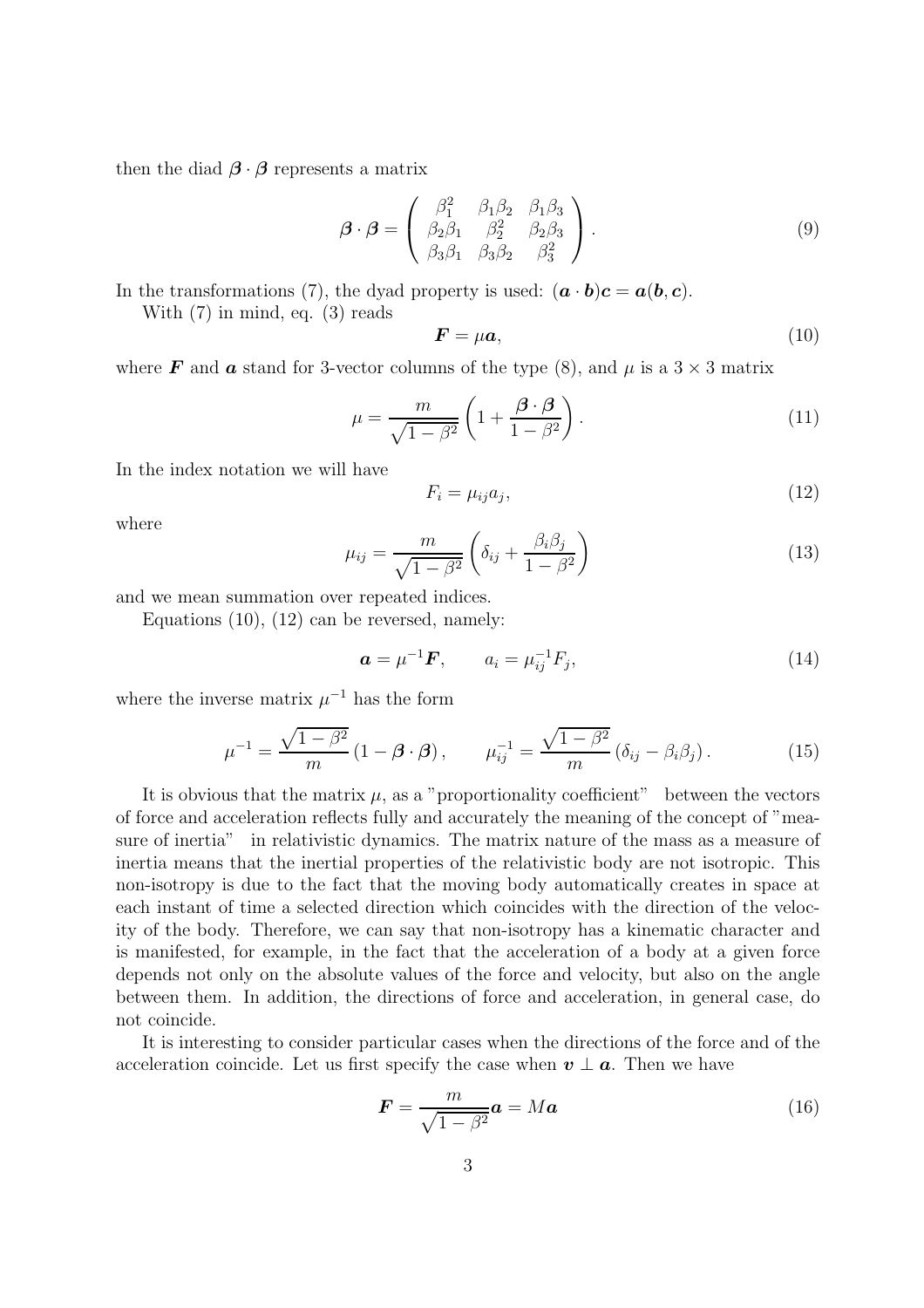and  $\mathbf{F} \uparrow \uparrow \mathbf{a}$ . In this case, the measure of inertia is the scalar (one-component) quantity– see definition (5) of the relativistic momentum in the relativistic equation of motion  $(6)$ . By obvious reasons, the quantity M is sometimes called as the transverse mass, and sometimes – as the Einstein mass, since it appears in the famous Einstein relation  $E = Mc^2$ .

In the case when  $v \uparrow a$ , formulas (10), (11) lead to the equation

$$
F = \frac{m}{(1 - \beta^2)^{3/2}} a,
$$
\n(17)

in this case a one-component quantity  $\frac{m}{(1-\beta^2)^{3/2}}$  seems to be a measure of inertia, sometimes it is called the longitudinal mass.

So, we can distinguish three real applicants for the "status" of the relativistic mass: invariant mass  $m$ , Einstein mass  $M$ , matrix (tensor) mass  $\mu_{ij}$ . We will analyze the advantages and disadvantages of each of the applicants.

The mass  $m$  preserves only one from three features of the classical mass – recall, these are invariance, additivity and the measure of inertia – in the relativistic dynamics retains only invariance. It is convenient for using in the micro-world physics, because it helps to identify and distinguish elementary particles. The main "drawback" is that the concept of mass in relativistic dynamics is rationalized on the arguments of relativistic invariance only

$$
E^2 - c^2 p^2 = m^2 c^4,\tag{18}
$$

but not from the form of equation of motion in mechanics. In other words, the very approach to the definition of the concept of mass is dramatically changed, and the basic succession of the concepts of the classical and relativistic masses is lost. In fact, we have a situation similar to the identification of inertial and gravitational masses, although in essence these are different physical entities. The classical mass, in the first place, is claimed to be a measure of inertia, but the relativistic mass – as a relativistic invariant related to the four-dimensional momentum (up to the multiplier  $1/c$ ):

$$
m = \frac{1}{c}\sqrt{E^2 - p^2c^2} = \frac{1}{c}\sqrt{-p_\mu^2}.
$$
\n(19)

Einstein's mass possesses only one feature  $-$  it is the additivity. It is a measure of the total energy reserved in the body, which is conserved. This mass is involved in the definition for the relativistic momentum, providing us with the basic succession of the forms for nonrelativistic and relativistic equations of motion, expressed in terms of momentum. Note that it may serve a measure of inertia for the case of the motion of a relativistic body along a circle.

The matrix mass  $\mu_{ij}$  inherits from the classical mass the property of being a measure of inertia. But the main peculiarity is that it leads to detecting anisotropic character of the inertial properties of the relativistic body, which was hidden when other masses are used. As a disadvantage, we can consider a rather complicated character of that matrix mass for students' perception, and that complexity hardly van be overcome by the school children.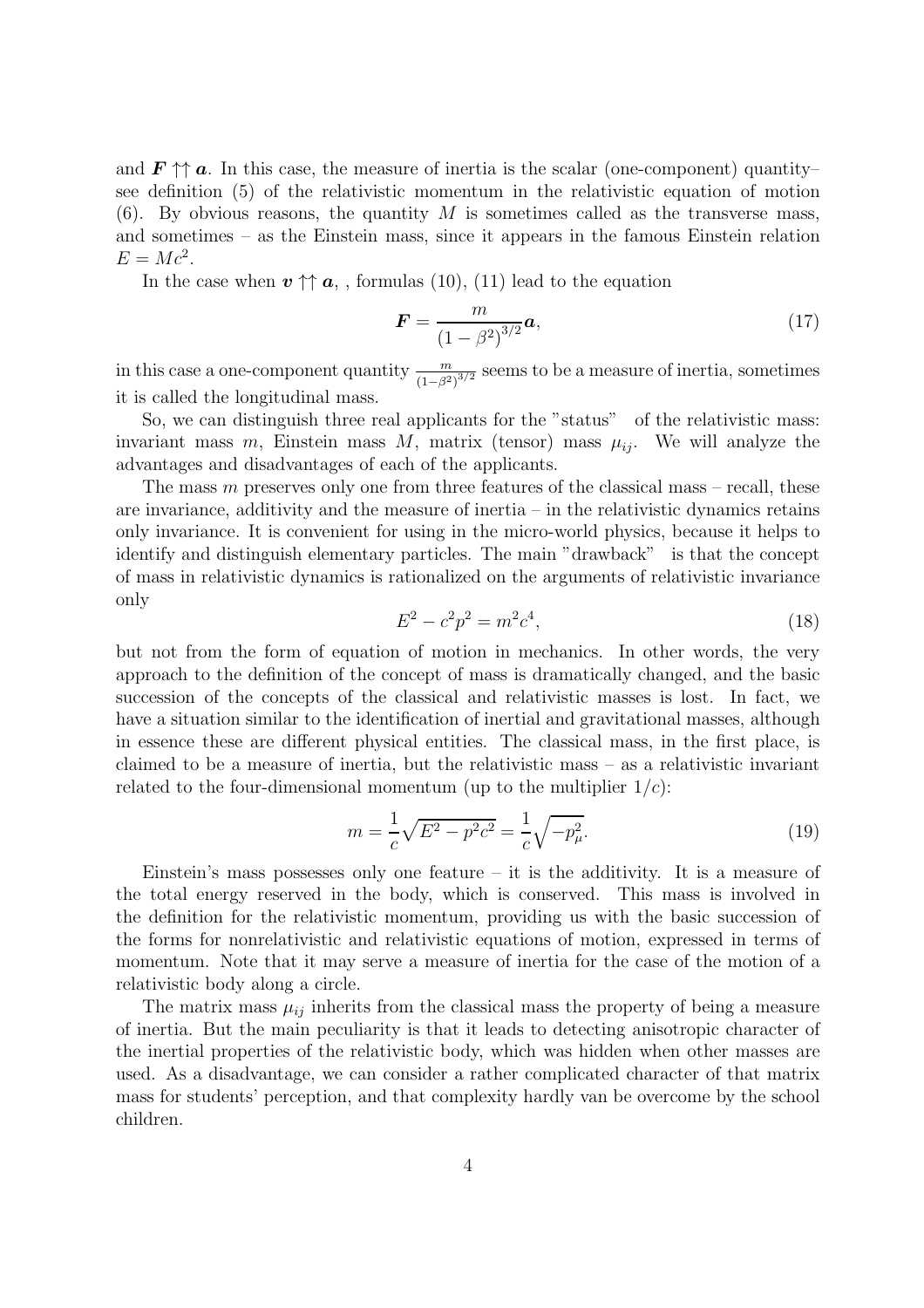So, let us summarize. Each of the three discussed senses of the mass has its advantages and weaknesses. Each of the approaches is intrinsically consistent and being applied correctly leads to the same physical consequences, verified by experience. Therefore, any of them has the equal grounds for existing. The choice of the approach depends on the scientific interests of the researcher, also on his personal attitude to the point: which property of the classical mass is taken as a dominant one and which of them should be preserved in the transition to relativistic dynamics.

The most constructive approach, in our opinion, is that one should not focus on any one understanding of the relativistic mass. The situation is similar to that in the relativistic kinematics. Here they freely operate with the concepts of the length of a moving and resting body, with the time interval between events in an arbitrary reference frame, and with the interval of the proper time. And the do nor argue on the question – which length or which time interval are "real". Moreover, the use of different lengths and time intervals turns to be convenient from the point of view of correct interpretation of relativistic kinematic effects. So, in relativistic dynamics, the simultaneous use of different mass-concepts can contribute to the creating more effective tools in this theory. The main thing is to be able to clearly delineate the used concepts and apply them adequately. A professional physicist should understand that if we are talking about the mass of a newly discovered elementary particle, then of course an invariant mass  $m$  is most appropriate; if we discuss the question of increasing the mass of a spacecraft moving with a near-light velocity and of the energy costs involved in carrying out such a flight, then Einstein's mass M is mostly helpful, and so on.

# References

- [1] L.B. Okun. The "relativistic" mug. arXiv: 1010.5400v1 [physics.pop-ph] 26 Oct 2010.
- [2] Feynman R. P., Leighton R. B. Sands M. The Feynman lectures on physics. Addison-Wesley (1963).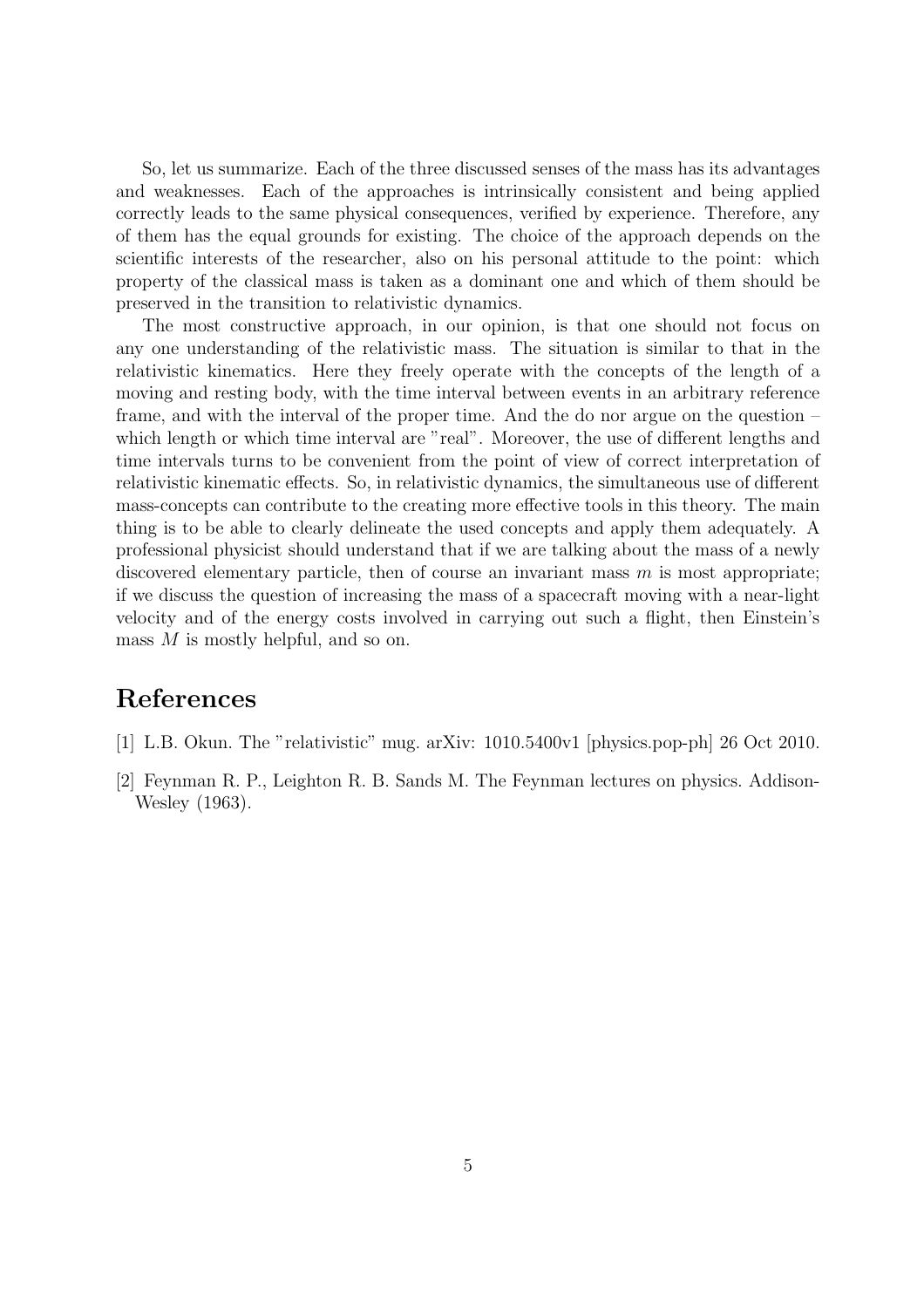## ВТОРОЙ ЗАКОН НЬЮТОНА И РЕЛЯТИВИСТСКАЯ МАССА

В. А. Плетюхов

Брестский государственный университет, Брест, Беларусь

12.02.2018

#### Аннотация

В настоящей работе обсуждаются различные трактовки понятия массы в релятивистской динамике. Предложен новый способ введения массы, основанный на записи релятивистского уравнения движения в форме второго закона Ньютона. В этом подходе масса выступает не как скаляр, а как тензор. Тензорная масса позволяет просто описать анизотропный характер инертных свойств релятивистского объекта.

После создания специальной теории относительности прошло уже более 100 лет. По основам теории среди серьёзных специалистов существует полное единство мнений. Тем не менее, по отдельным частным вопросам до сих пор остаются разночтения, которые время от времени порождают жаркие дебаты. В качестве примера можно сослаться на публикацию известного российского физика-теоретика академика Л.Б. Окуня [\[1\]](#page-9-0).

Автор настоящей статьи уже более 40 лет читает курс теории относительности студентам и магистрантам физико-математического факультета Брестского университета. Наша точка зрения на релятивистскую массу отличается от позиции как уважаемого академика, так и критикуемых им оппонентов. Хотелось бы поделиться своими соображениями с читателями, которые интересуется данным вопросом.

Начнём с самого тривиального. Как известно, классическое уравнение движения для точечного тела имеет вид

$$
\frac{d}{dt}(m\boldsymbol{v}) = \boldsymbol{F} \qquad \text{with} \qquad \frac{d\boldsymbol{p}}{dt} = \boldsymbol{F} \quad (\boldsymbol{p} = m\boldsymbol{v}), \tag{1}
$$

где  $m$  – инвариантная величина в смысле зависимости от скорости (а значит и от времени), называемая массой. Предполагается также, что масса *m* обладает свойством аддитивности и может рассматриваться как мера количества вещества, содержащегося в теле. Независимость m от времени позволяет переписать  $(1)$  следующим образом:

$$
F = m \frac{dv}{dt} = m a. \tag{2}
$$

Уравнение (2) называется вторым законом Ньютона. Масса m в (2) выступает в качестве коэффициента пропорциональности между силой и ускорением. В данном качестве она характеризует инертные свойства тела, т.е. его способность приобретать определённое ускорение под действием определённой силы. Конкретно, масса m численно равна силе, сообщающей телу единичное ускорение. И в этом смысле говорят,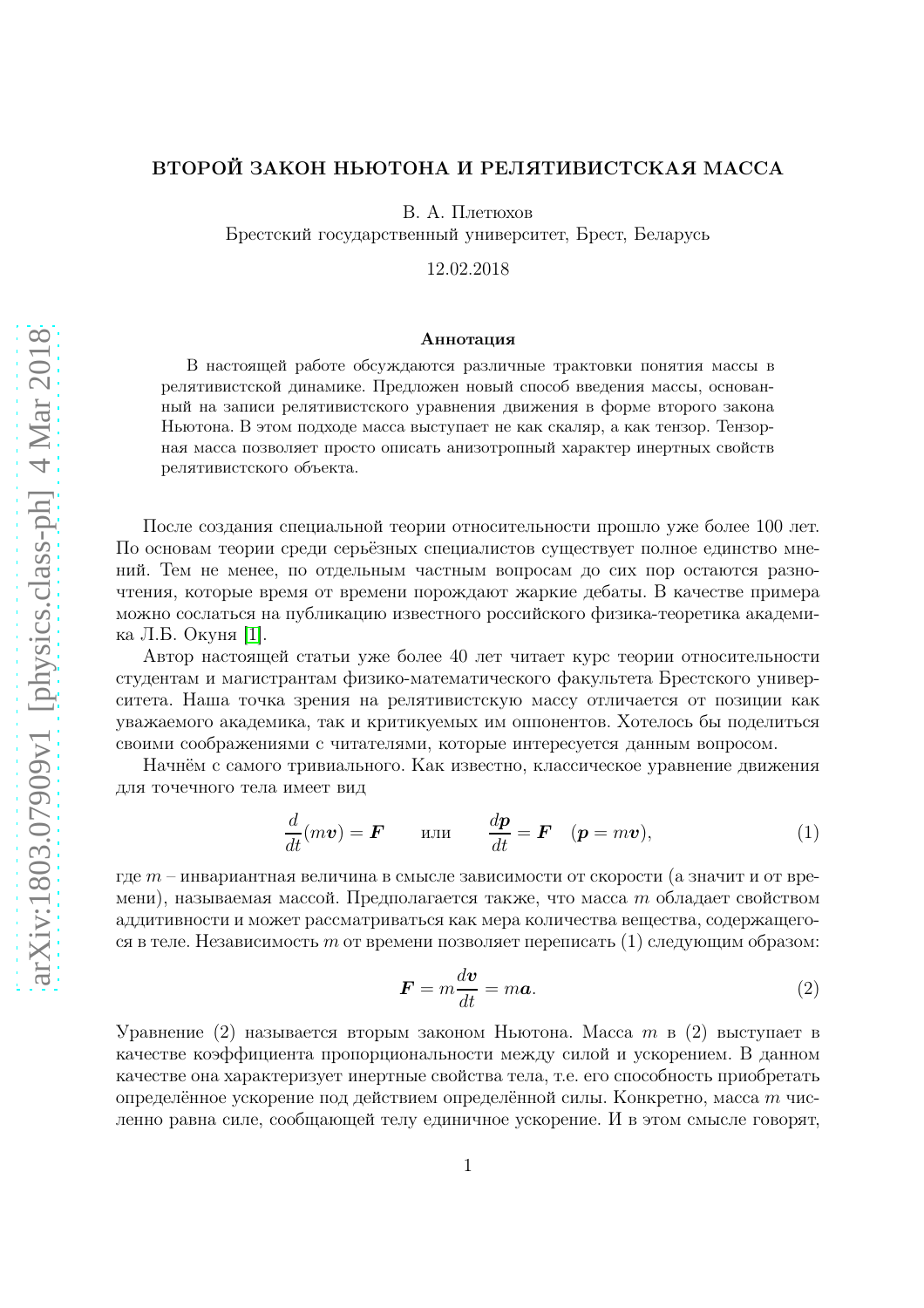что масса является мерой инертности тела. Часто её так и называют <инертная  $macca$ .

Таким образом, масса в классической механике обладает тремя основными признаками: инвариантность, аддитивность, мера инертности, которые являются её <визитной карточкой > в данной теории. Здесь они мирно сосуществуют, дополняя друг друга.

Иначе обстоит дело в релятивистской динамике. Трёхмерное релятивистское уравнение движения имеет вид

$$
\frac{d}{dt}\left(\frac{m\boldsymbol{v}}{\sqrt{1-\beta^2}}\right) = \boldsymbol{F}.\tag{3}
$$

Или, если ввести в рассмотрение величину

$$
M = \frac{m}{\sqrt{1 - \beta^2}}\tag{4}
$$

и релятивистский импульс

$$
p = \frac{m\upsilon}{\sqrt{1 - \beta^2}} = M\upsilon,\tag{5}
$$

можно записать (3) в форме, аналогичной (1):

$$
\frac{d}{dt}(Mv) = \boldsymbol{F}, \qquad \frac{d\boldsymbol{p}}{dt} = \boldsymbol{F}.
$$
\n(6)

Инвариантная величина *m* в уравнении (3) уже не может рассматриваться как мера инертности. Исходя из этого, некоторая часть физиков (смотри, напр., [2]) полагает, что роль массы в релятивистской динамике выполняет величина (4), замещающая классическую массу  $m$  в релятивистском уравнении движения. Однако очевидно, что и величина М также не является мерой инертности, поскольку в общем случае  $\mathbf{F} \neq M\mathbf{a}$ .

Возникает вопрос, корректно ли вообще говорить о существовании в релятивистской динамике величины, которая может претендовать на роль меры инертности в выше сформулированном смысле. Чтобы ответить на этот вопрос, выясним, можно ли уравнение (3) представить в форме, аналогичной второму закону Ньютона. Для этого возьмём производную, фигурирующую в левой части уравнения (3):

$$
\frac{d}{dt}\left(\frac{m\boldsymbol{v}}{\sqrt{1-\beta^2}}\right) = \frac{m}{\sqrt{1-\beta^2}}\frac{d\boldsymbol{v}}{dt} + \frac{m\boldsymbol{v}\left(\boldsymbol{v}, \frac{d\boldsymbol{v}}{dt}\right)}{c^2\left(1-\beta^2\right)^{3/2}} =
$$
\n
$$
= \frac{m}{\sqrt{1-\beta^2}}\left(1 + \frac{\boldsymbol{v}\cdot\boldsymbol{v}}{c^2\left(1-\beta^2\right)}\right)\boldsymbol{a} = \frac{m}{\sqrt{1-\beta^2}}\left(1 + \frac{\boldsymbol{\beta}\cdot\boldsymbol{\beta}}{1-\beta^2}\right)\boldsymbol{a}.
$$
\n(7)

Здесь  $\beta = \frac{v}{c}$ ,  $(v, \frac{dv}{dt}) = (v, a)$  – скалярное произведение;  $v \cdot v$ ,  $\beta \cdot \beta$  – прямое (диадное) произведение векторов. Если представить вектора  $\bm{F}$  и  $\bm{a}$  в виде столбцов

$$
\boldsymbol{F} = \begin{pmatrix} F_1 \\ F_2 \\ F_3 \end{pmatrix}, \qquad \boldsymbol{a} = \begin{pmatrix} a_1 \\ a_2 \\ a_3 \end{pmatrix}, \tag{8}
$$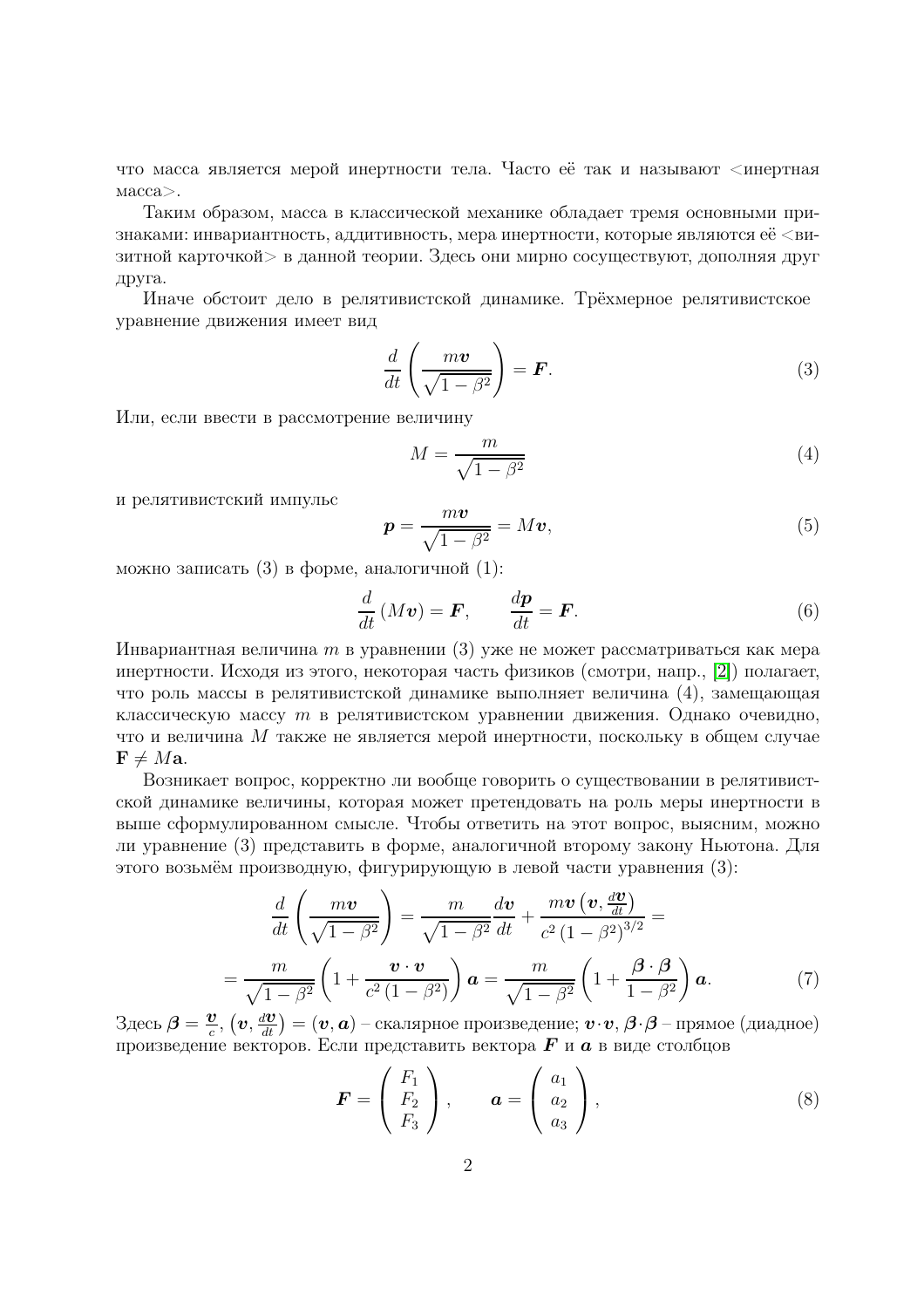то диада  $\beta \cdot \beta$  представляет собой матрицу

$$
\boldsymbol{\beta} \cdot \boldsymbol{\beta} = \begin{pmatrix} \beta_1^2 & \beta_1 \beta_2 & \beta_1 \beta_3 \\ \beta_2 \beta_1 & \beta_2^2 & \beta_2 \beta_3 \\ \beta_3 \beta_1 & \beta_3 \beta_2 & \beta_3^2 \end{pmatrix} . \tag{9}
$$

В преобразованиях (7) использовано свойство диады  $(a \cdot b)c = a(b, c)$ .

С учетом (7) уравнение (3) можно записать в виде

$$
\boldsymbol{F} = \mu \boldsymbol{a},\tag{10}
$$

где  $\bm{F}$  и  $\bm{a}$  – трёхмерные вектор-столбцы вида (8),  $\mu$  – матрица  $3 \times 3$ 

$$
\mu = \frac{m}{\sqrt{1 - \beta^2}} \left( 1 + \frac{\beta \cdot \beta}{1 - \beta^2} \right). \tag{11}
$$

В индексных обозначениях будем соответственно иметь:

$$
F_i = \mu_{ij} a_j,\tag{12}
$$

где

$$
\mu_{ij} = \frac{m}{\sqrt{1 - \beta^2}} \left( \delta_{ij} + \frac{\beta_i \beta_j}{1 - \beta^2} \right) \tag{13}
$$

и по повторяющимся индексам подразумевается суммирование.

Уравнения (10), (12) можно обратить, а именно:

$$
a = \mu^{-1} F, \qquad a_i = \mu_{ij}^{-1} F_j,\tag{14}
$$

где обратная матрица  $\mu^{-1}$  имеет вид

$$
\mu^{-1} = \frac{\sqrt{1-\beta^2}}{m} \left(1-\boldsymbol{\beta}\cdot\boldsymbol{\beta}\right), \qquad \mu_{ij}^{-1} = \frac{\sqrt{1-\beta^2}}{m} \left(\delta_{ij} - \beta_i\beta_j\right). \tag{15}
$$

Очевидно, что именно матрица  $\mu$ , выступающая в качестве  $\lt$ коэффициента пропорциональности> между векторами силы и ускорения, наиболее полно и точно отражает смысл понятия <мера инертности> в релятивистской динамике. Матричный характер массы как меры инертности означает, что инертные свойства релятивистского тела неизотропны. Указанная неизотропность связана с тем, что движущееся тело автоматически создаёт в пространстве в каждый момент времени выделенное направление, совпадающее с направлением скорости тела. Поэтому можно сказать, что она (неизотропность) носит кинематический характер и проявляется, например, в том, что ускорение тела при заданной силе зависит не только от абсолютных значений силы и скорости, но и от угла между ними в каждый данный момент времени. Кроме того, направления силы и ускорения, вообще говоря, не совпадают.

Интересно рассмотреть частные случаи, когда направления силы и ускорения совпадают. Возьмём сначала случай, когда  $v \perp a$ . Тогда имеем

$$
\boldsymbol{F} = \frac{m}{\sqrt{1 - \beta^2}} \boldsymbol{a} = M \boldsymbol{a} \tag{16}
$$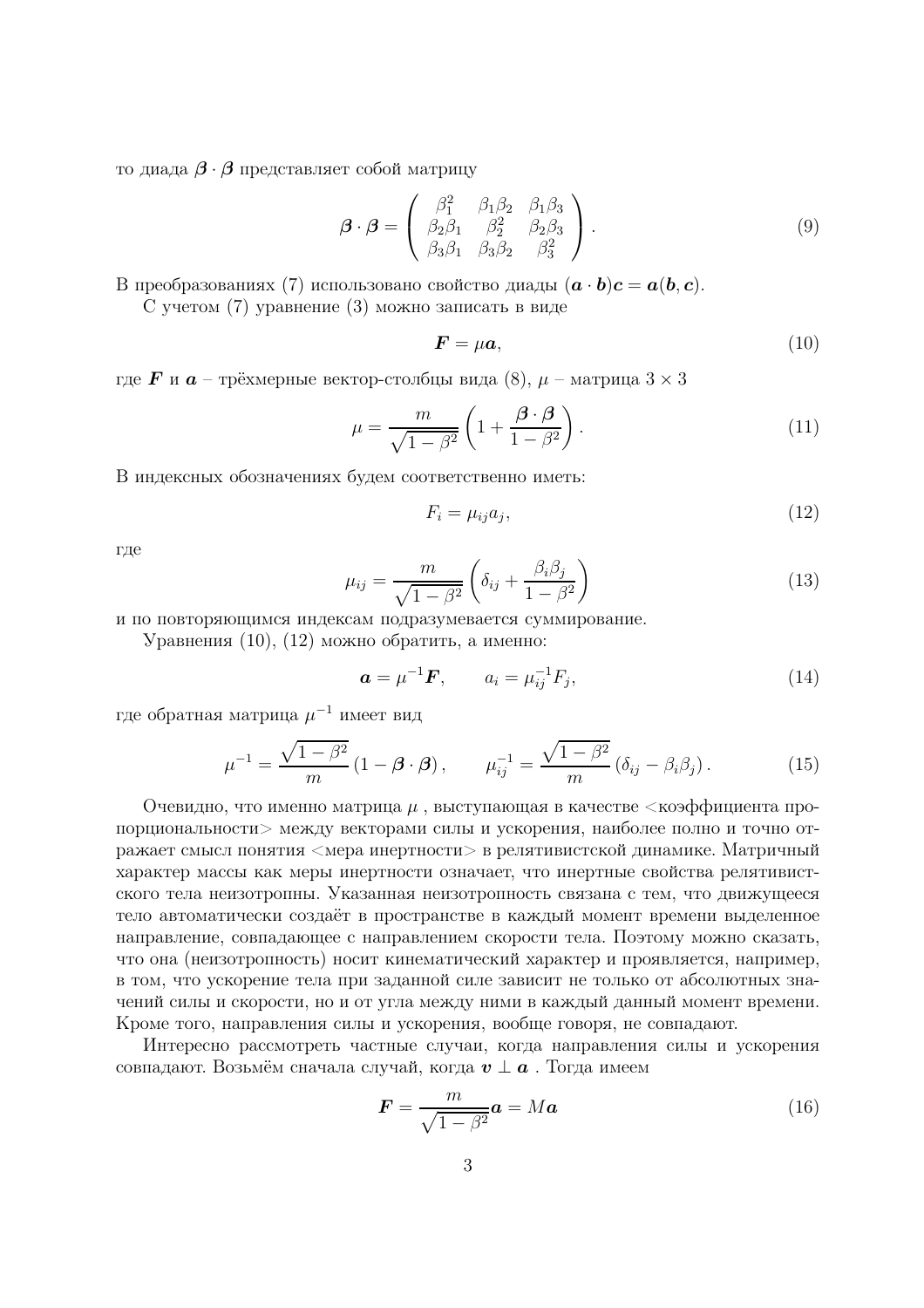и  $F \uparrow a$ . В этом случае мерой инертности является скалярная (однокомпонентная) величина М, содержащаяся в определении (5) релятивистского импульса и релятивистском уравнении движения (6). По понятной причине величину  $M$  иногда называют поперечной массой, иногда же - эйнштейновской массой, поскольку именно она фигурирует в знаменитом эйнштейновском соотношении  $E = Mc^2$ .

В случае, когда  $v \uparrow a$ , формулы (10), (11) приводят к уравнению

$$
F = \frac{m}{(1 - \beta^2)^{3/2}} a,
$$
\n(17)

то есть в этом случае в качестве меры инертности выступает также однокомпонентная величина  $\frac{m}{(1-\beta^2)^{3/2}}$ , называемая иногда продольной массой.

Итак, можно выделить три реальных претендента на <звание> релятивистской массы: инвариантная масса  $m$ , эйнштейновская масса  $M$ , матричная (тензорная) масса  $\mu_{ij}$ . Разберём под этим углом зрения преимущества и недостатки каждого из претендентов.

Масса *тиз* трёх основных признаков классической массы (напомним, это – инвариантность, аддитивность и мера инертности) в релятивистской динамике сохраняет только один - инвариантность. Удобна для использования в физике микромира, поскольку позволяет идентифицировать микрочастицу. Основной <недостаток > состоит в том, что понятие массы  $m$  в релятивистской динамике приходится вводить, исходя не из уравнения движения, а из релятивистского соотношения

$$
E^2 - c^2 p^2 = m^2 c^4,\tag{18}
$$

не имеющего прямого отношения к уравнению движения. Другими словами, принципиально меняется сам подход к определению понятия массы, при этом теряется сущностная преемственность понятий классической и релятивистской масс. Фактически мы имеем ситуацию, сходную с отождествлением инертной и гравитационной масс, хотя по сути - это разные физические понятия. Аналогично, классическая масса позиционируется, в первую очередь, как мера инертности, релятивистская же масса  $m$  – как модуль четырёхмерного импульса (с точностью до несущественного множителя  $1/c$  ):

$$
m = \frac{1}{c}\sqrt{E^2 - p^2c^2} = \frac{1}{c}\sqrt{-p_\mu^2}.
$$
\n(19)

Эйнштейновской массе  $M$  из трёх свойств классической массы также присуще только одно – аддитивность. Является мерой запаса полной энергии тела и, следовательно, сохраняется. Фигурирует в определении релятивистского импульса, обеспечивая преемственность формулировок нерелятивистского и релятивистского уравнений движения, выраженных через импульс. Служит мерой инертности при движении релятивистского тела по окружности.

Матричная масса  $\mu_{ij}$  наследует от классической массы свойство быть мерой инертности. Но главное – позволяет обнаружить анизотропный характер инертных свойств релятивистского тела, что остаётся скрытым при использовании других масс.

Недостатком, впрочем условным, можно считать достаточно сложный характер понятия матричной массы для восприятия студентами и практически недоступный ДЛЯ ШКОЛЬНИКОВ.